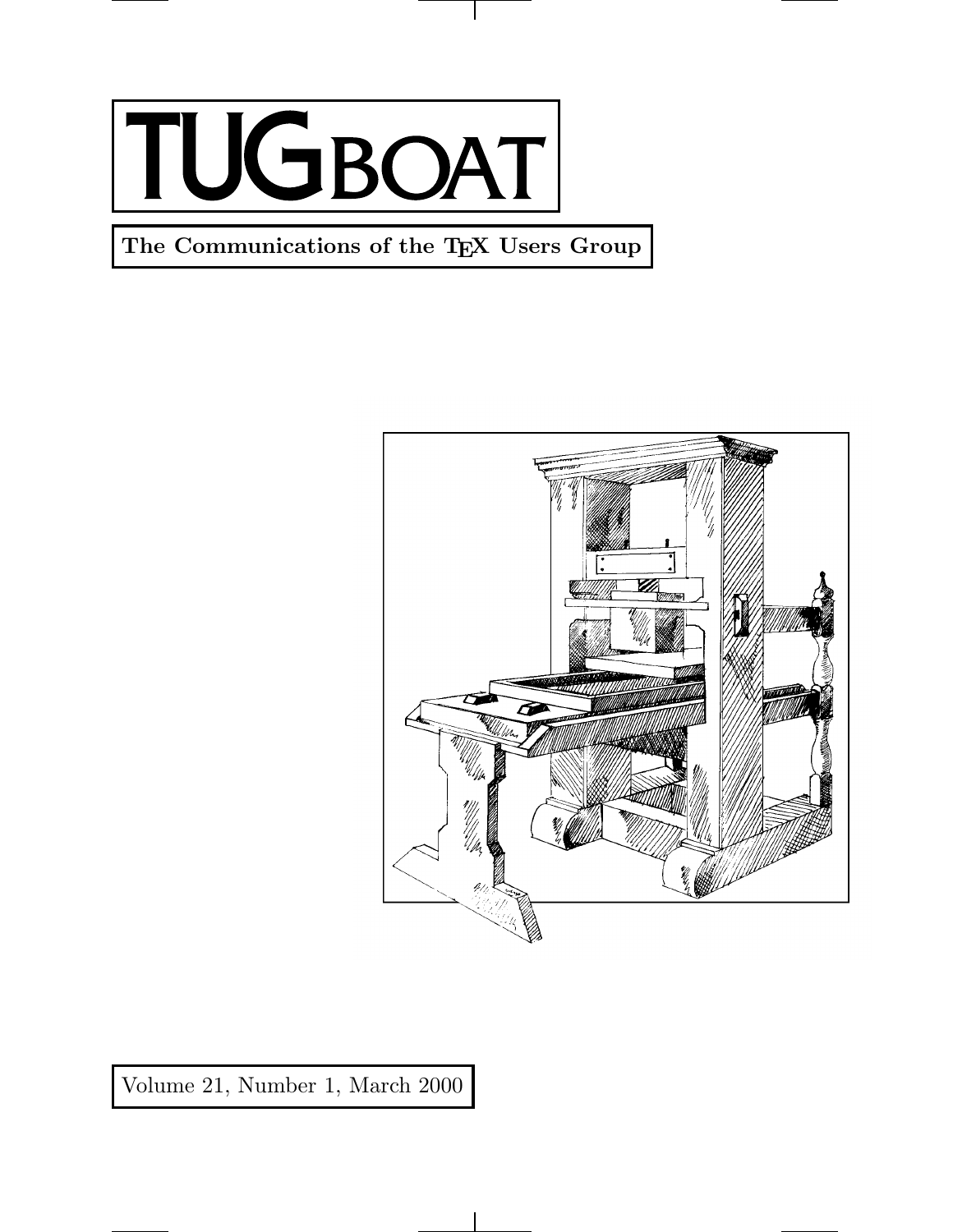There is always a danger of becoming so entranced with speed and efficiency that we may forget that suitability to use is still the most important element of any typographic job.

> Oscar Ogg *The 26 Letters*, Revised edition (1971)

## TUGBOAT

## COMMUNICATIONS OF THE TEX USERS GROUP EDITOR BARBARA BEETON

VOLUME 21, NUMBER 1 • MARCH 2000 PORTLAND • OREGON • U.S.A.